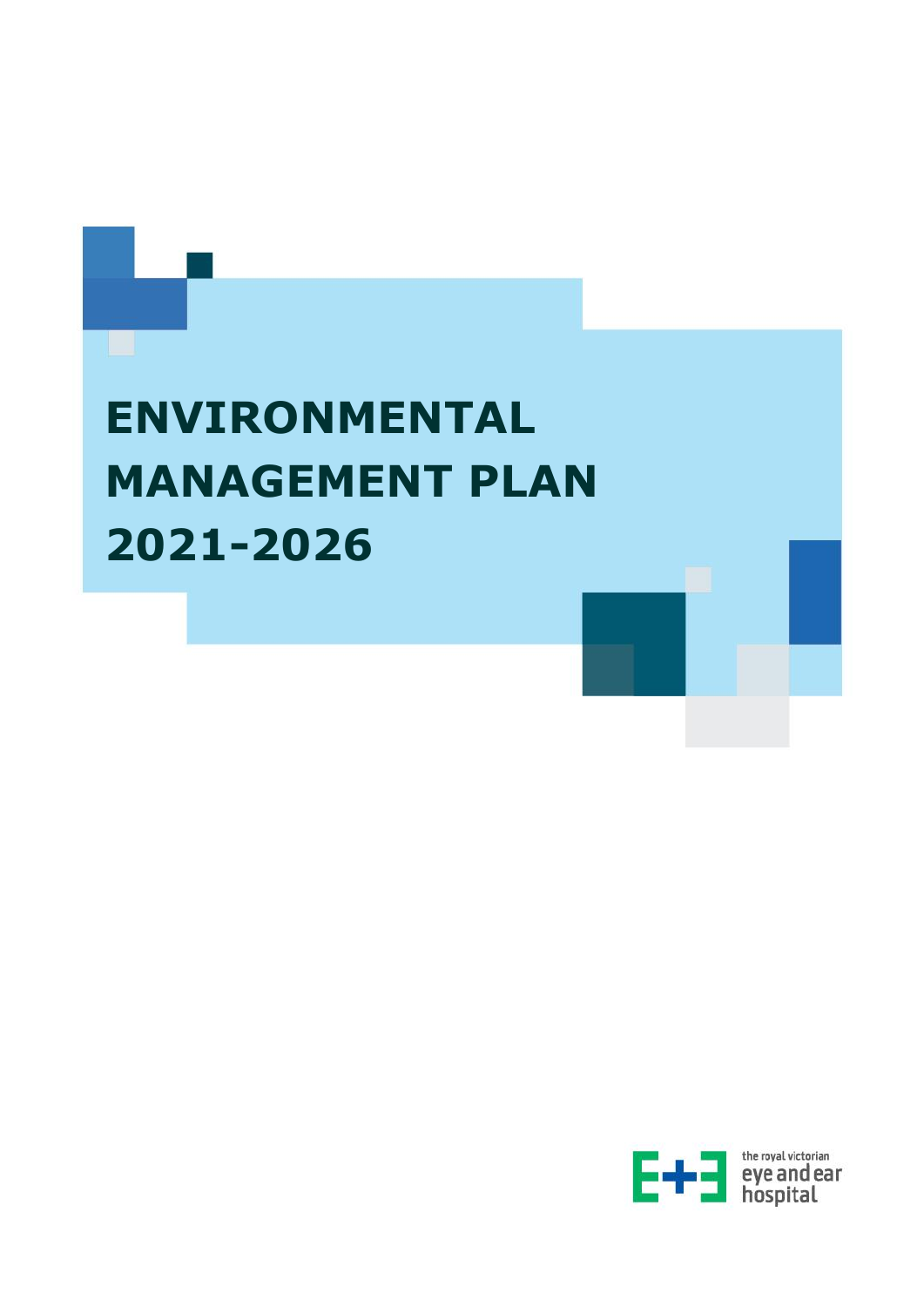

# **Contents**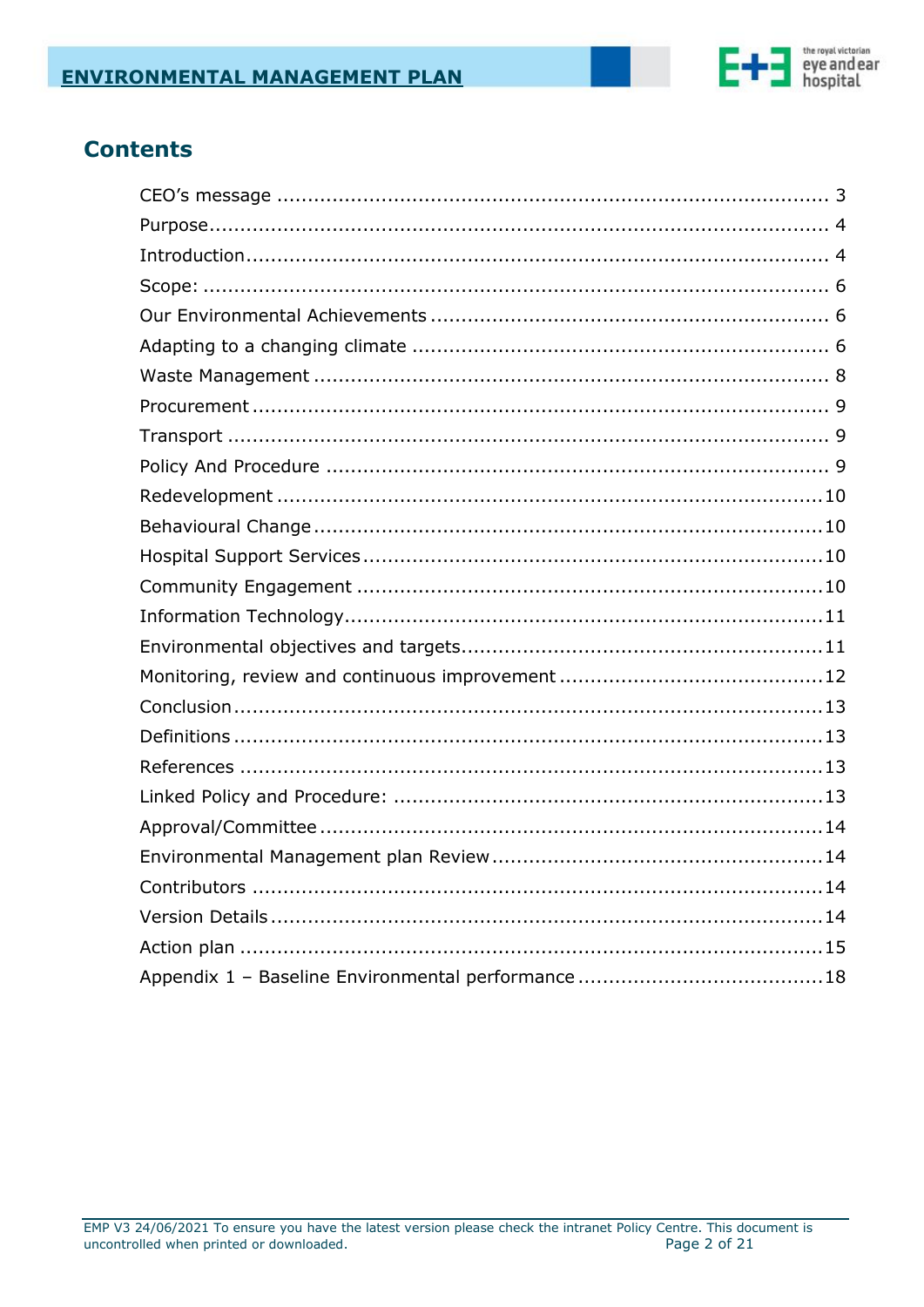

# <span id="page-2-0"></span>**CEO's message**

The Royal Victorian Eye and Ear Hospital (Eye and Ear) delivers world leading eye, ear, nose and throat (ENT) care to the community of Victoria. Serving our State for more than 150 years, we recognise the important interrelationship between human and environmental health. So that both may thrive, reducing our environmental impact drives our approach.

As the hospital's redevelopment project moves closer to completion, environmental drivers have continued to be front of mind in our operations and planning. The hospital's redevelopment, supported by the Victorian Government, is anticipated to be completed in 2022. This will bring with it a range of benefits for our patients, staff and visitors. The newly fitted out building will provide an excellent opportunity for the hospital to continue to demonstrate leadership through action in its commitment to sustainability.

As with the previous Environmental Management Plan, we continue to build on our key environmental objectives and targets. We remain steadfast as we seek out new and innovative ways to improve our environmental performance through conservation, procurement, reduction, re-use and recycling programs and partnerships with stakeholders.

The hospital endorses the Environmental Management Plan and commits to the environmental improvement targets contained within this plan.



Brendon Gardner Chief Executive Officer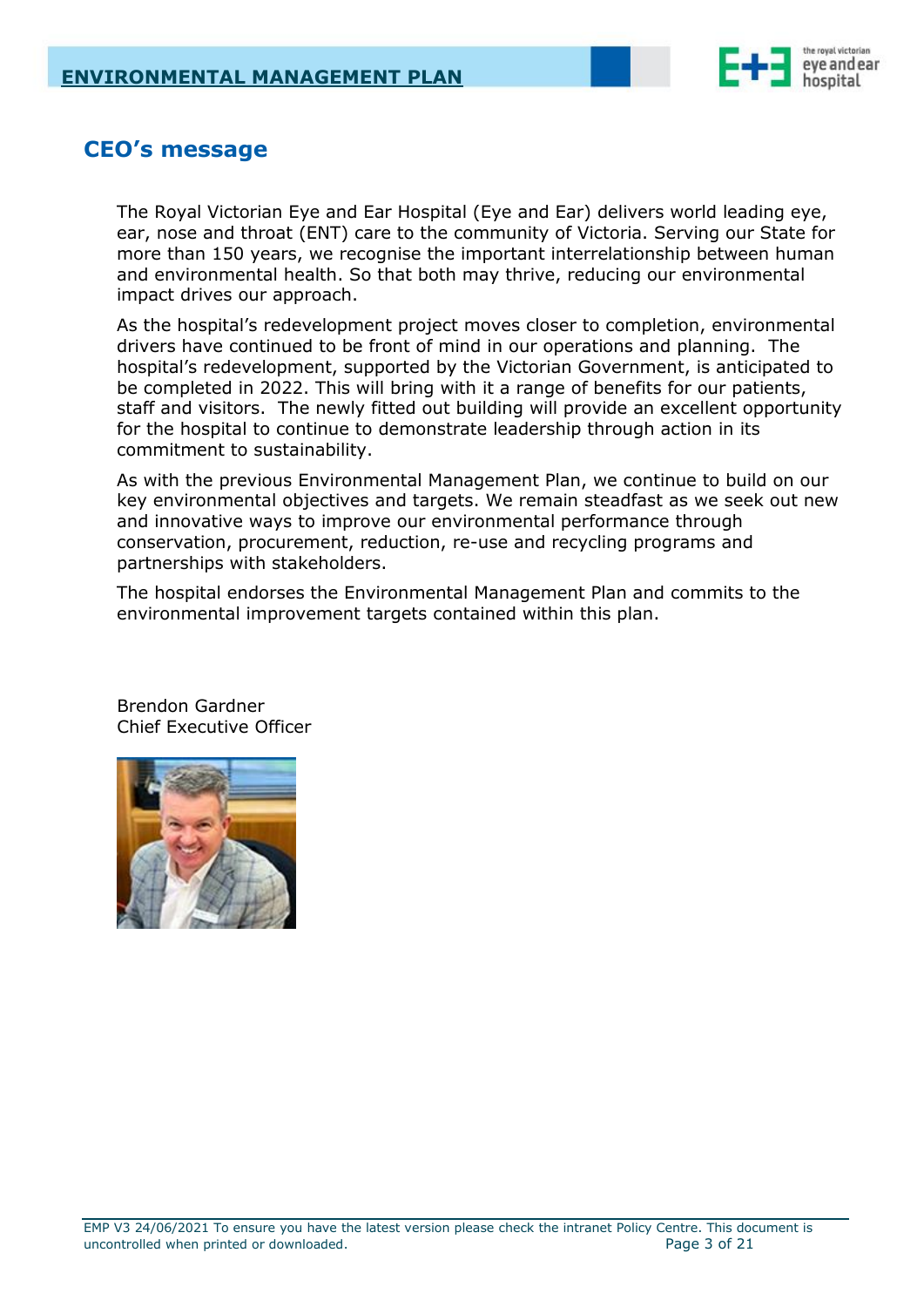

# <span id="page-3-0"></span>**Purpose**

The Royal Victorian Eye and Ear Hospital Environmental Management Plan (EMP) outlines the environmental achievements undertaken by the hospital to date, and indicate additional actions proposed for future implementation. Nominal timeframes have been set for proposed future actions, with responsible departments identified for each.

Environmental impacts have been assessed across the following key categories:

- Energy Consumption
	- o *Electrical*
	- o *Natural Gas*
- Water Consumption
- Waste Management
- **Procurement**
- Policy and Procedure
- Management and Communications
- Planning and Infrastructure
- Education and Training
- Hospital Services
- Transport
- Community Engagement

The EMP also proposes a monitoring and review schedule which aims to ensure that key environmental performance indicators are continually being measured, and data collection plans specify the origin, frequency, and final destination & purpose of collected data.

This plan is designed to be associated with the Hospitals Strategic Plan 2019 which outlines the hospital's mission, values, and strategic priorities including 'building a sustainable future through the promotion of sustainable and environmentally friendly practices'.

### <span id="page-3-1"></span>**Introduction**

The Royal Victorian Eye & Ear Hospital (Eye and Ear) has been in operation since 1863 and is one of the world's leading specialist hospitals in eye, ear, nose and throat services. It undertakes half of the State's public general eye surgery, up to 90% of special eye surgery, and all of Victoria's public cochlear implant surgery. It is one of Victoria's largest hospitals in terms of outpatient appointments.

The hospital is also heavily involved in research, and invests in medical research and training through the Ophthalmology and Otolaryngology departments of the University of Melbourne. The Centre for Eye Research Australia (CERA) and the associated Lions Eye Bank are also located within the hospital.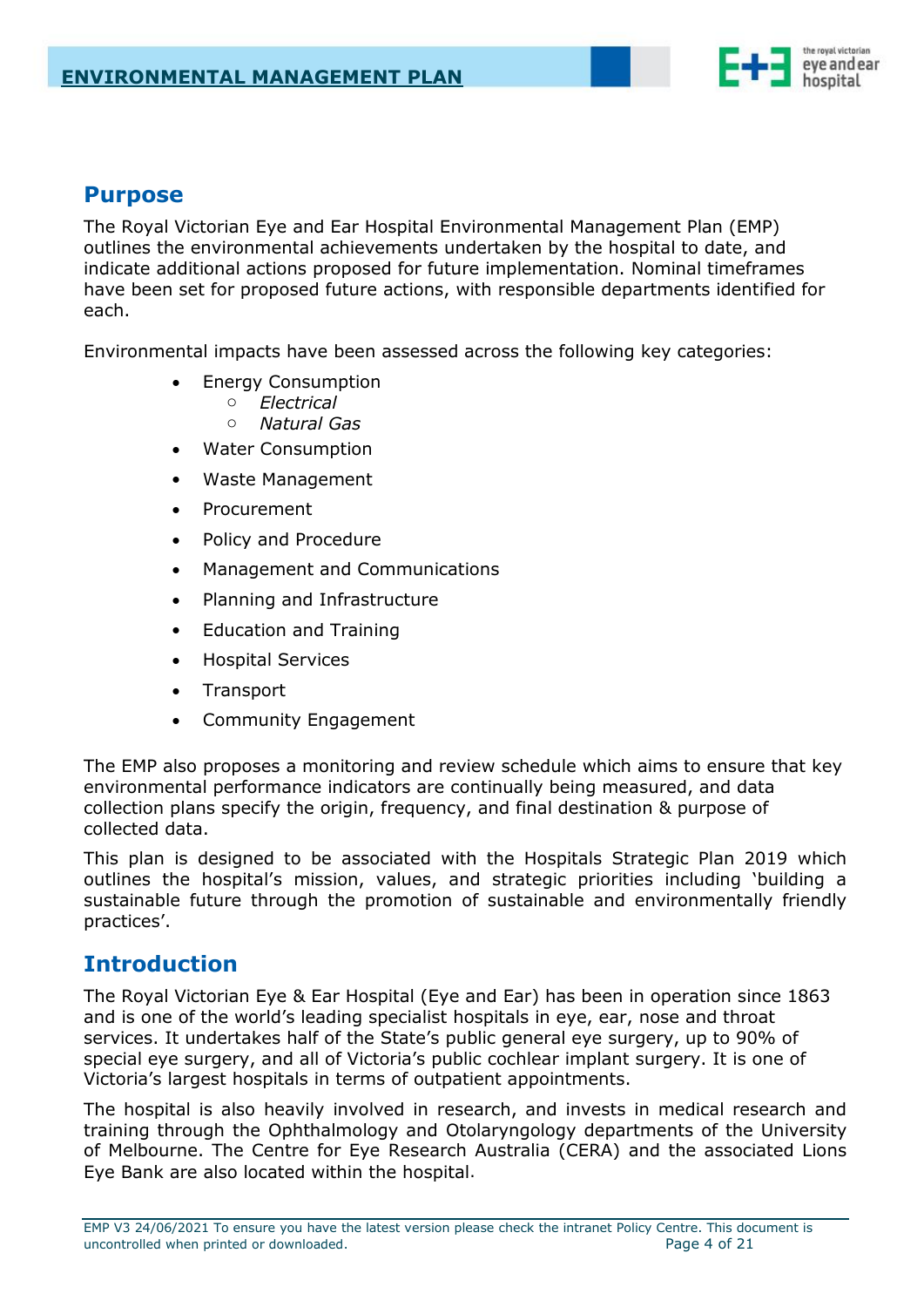

The Eye and Ear is one of approximately 30 major international stand-alone specialist hospitals in both ophthalmology (eye) and ENT (ear, nose and throat) health care and is recognised both within Australia and globally, as a leader in clinical service delivery, teaching and research.

As a part of the Victorian public health system, the Eye and Ear supports the Ecologically Sustainable Development government initiative, and under section 516A of the Environmental Protection and Biodiversity Conservation Act, is required to report on its environmental performance.

In November 2012 it was announced that the Victorian Government would fund the Eye and Ear redevelopment, enabling a better hospital to be built for patients, staff and visitors. The works will include structural upgrades to improve the hospital's layout and enable user-friendly access for current patients and staff. The project will involve the demolition of existing buildings between the Smorgon Family Wing and Peter Howson Wing to allow construction of open plan floors from the ground to the third floor, along with connecting links in the upper floors. Patient and clinical services will be consolidated on lower levels and provide major improvements in the emergency department, operating theatres and ambulatory clinics. It will also provide enhanced same-day beds and new same-day recovery areas. A significant expansion of onsite teaching, training and research facilities will be consolidated on the upper floors. . There are clear challenges in trying to embed environmental sustainability in the redevelopment for example, over the past 10 years the energy efficiency, water and solar has shifted, solar or regeneration is not viable in the redevelopment project. In 2016, the hospital moved Day Surgery and Specialist Clinics to Eye and Ear on the Park whilst the redevelopment is in progress. This has meant that the Eye and Ear is working from two facilities and that services are provided between two buildings and two sites without adequate links. When completed, the new facility will provide a contemporary environment for all services. The work is expected to be completed in 2022, and will allow the Eye and Ear to better meet projected demand for services.

The challenge with the redevelopment is it an ever changing environement, the Hospital has tried to integrate environmental practices into business as usual processes. Especiall where actions are generally no, or low cost, or deliver quick tangible benefits.

In accordance with the Department of Health Policy and Funding Guidelines the Eye and Ear has complied by publicly reporting and disclosing environmental performance this is reported annually on the Hospitals internet site.

The hospital continues to work with the Victorian Department of Health & Human Services (DHHS) to complete master planning for the East Melbourne hub to ensure facilities that provide a patient environment is adequate for those with sensory deficits, adequate for research and teaching, as well as being able to support spoke services now and into the future. The DHHS *Environmental sustainability strategy 2018–19 to 2022–23* sets out the government's commitment to improve the environmental sustainability of the health system and to adapt the health system so it is resilient in the face of climate change. This EMP is aligned to the strategy.

#### **Our Vision**

A world leader providing exceptional care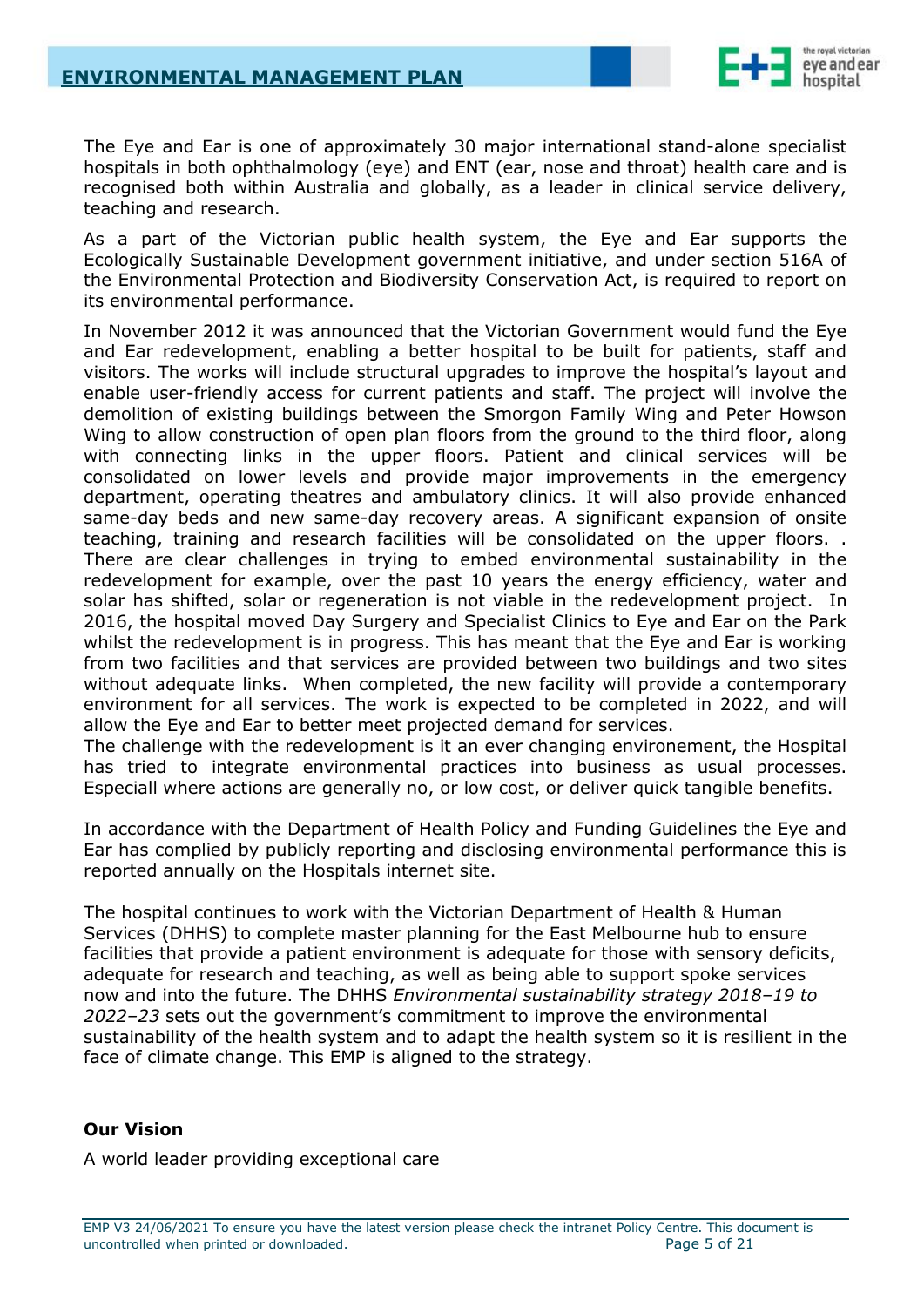

### **Our Mission**

We aspire to be the world's leading eye and ear health service through:

- Outstanding patient experience
- Exemplary leadership
- Inspiring our people
- Building a platform for the future

#### **Our values**

Integrity, Care, Teamwork, Excellence

### <span id="page-5-0"></span>**Scope:**

This environmental strategy addresses all relevant aspects of the operation of Eye & Ear, including all agency activities and the delivery of services. The plan describes the procedure, objectives, actions, communications, monitoring and review processes adopted to reduce the hospital's environmental impact.

The Eye and Ear Hospitals baseline environmental metrics is provided in appendix 1.

# <span id="page-5-1"></span>**Our Environmental Achievements**

Information includes achievements from previous years including the previous environmental plan

# <span id="page-5-2"></span>**Adapting to a changing climate**

HEATING, AIR-CONDITIONING AND VENTILATION

Energy used for space heating, cooling and ventilation comprises a large portion of the total hospital consumption.

- Three new steam boilers installed in 2011 to replace two ageing (35yrs) and inefficient models. Improved efficiencies of the new boilers produce equivalent output capacity with less natural gas consumption and a much reduced maintenance requirement.
- Ongoing project underway to repair leaks and replace ageing insulation on steam pipes where identified.
- Steam traps replaced throughout system.
- Inefficient electrical based oil heaters removed throughout the hospital (quantity  $= 24$  removed as of June 2011), in addition to being banned from the internal procurement department purchasing list.
- Hydraulic separator unit(s) installed (June 2011) to improve hydronic heating system reliability and reduce maintenance requirements.
- Existing ageing chiller system replaced with energy efficient air-cooled York model by September 2011.
- Project to repair all inoperable ventilation dampers begun in June 2011 on levels 4 and 5 of the Smorgon Family Wing with other levels to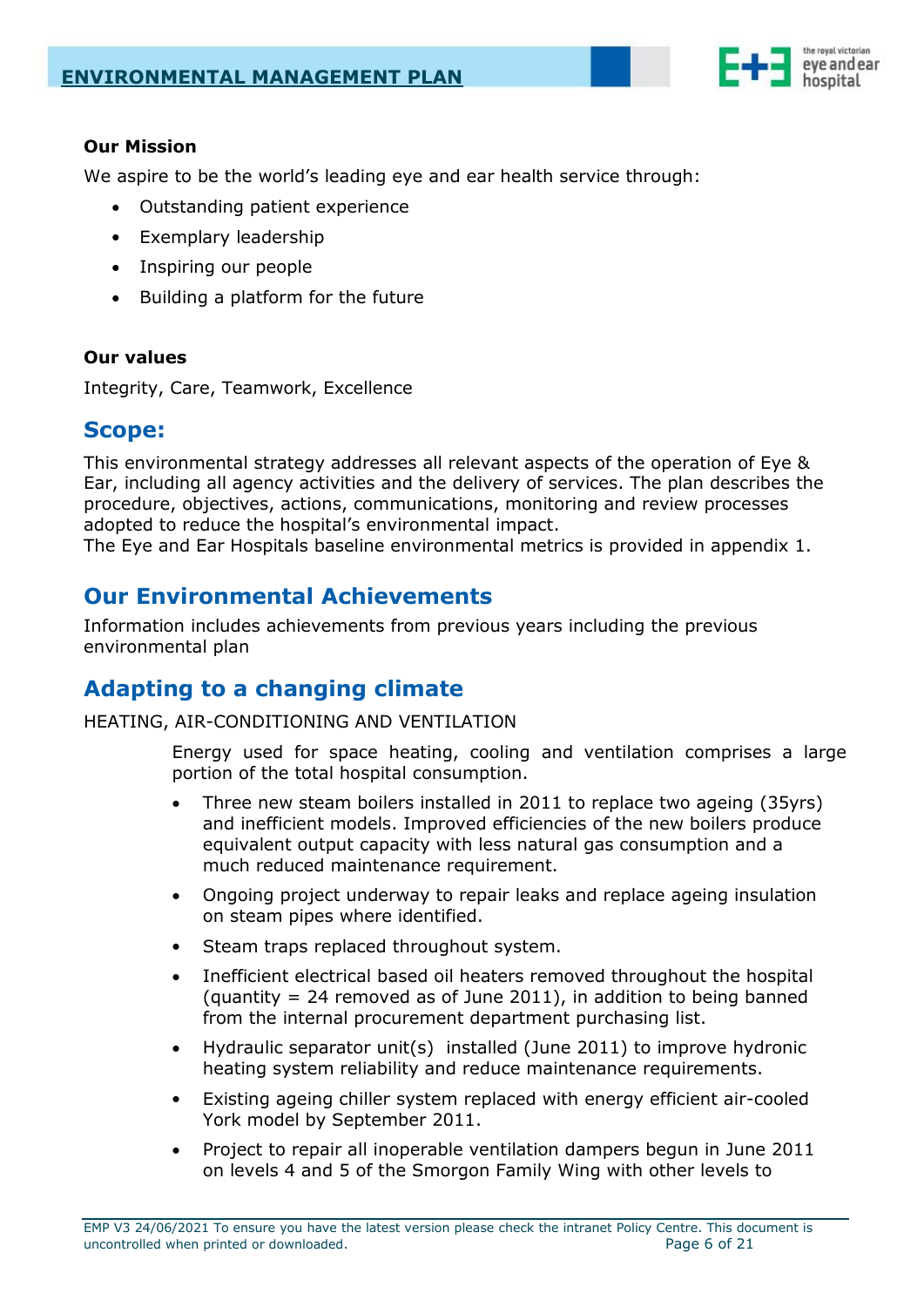

follow.

- Engaged in redevelopment planning stage, Specialist consultants (Waterman AHW Consulting Engineers) to investigate & identify further HVAC system improvement opportunities.
- Undertaken trials to separately condition hospital floors requiring conditioning outside of normal operational hours (ie. those with refrigerated medical supply storage units) to allow shutdown of the main central system.
- Installed electricity smart meters to main building and smaller Hospital offsite buildings to capture data and monitoring of electricity energy
- Reviewed operation of HVAC equipment to ensure performance and efficiency, including:
	- o Calibration and operation of fresh air/return air dampers
	- o Assessment of older pneumatic control system and integration with electronic controls
	- o condition of potentially dirty or blocked cooling coils
- Redevelopment planning included HVAC system zoning to allow greater operational flexibility and corresponding reduction in energy consumption.

#### ELECTRICAL

- Energy Audit (electrical only) completed in July 2010 identifying major areas of consumption and recommending reduction strategies.
- Security staff switches all un-required lighting off after normal operating hours.
- Cafe refrigerators upgraded to closed type with doors for improved energy efficiency.
- Facilities management department currently trialling installation of improved user-operable window blinds to allow increased natural day lighting to rooms.
- Replaced approximately 1000 Florescent globes to LED globes to create brighter and more efficient lighting replacing fluorescent globes and continue

#### WATER CONSUMPTION

- Water Audit completed in 2009 by RMIT Environmental Engineering students.
- Additional Water Audit undertaken in July 2010 (Water & Energy Savers Pty Ltd) – expanding upon the previous report – identifying key opportunities to reduce overall consumption. Figure 2 indicates the water consumption types as analysed in the audit.
- Completed project to re-route discharged water from sterilizer units to roof storage tanks - for re-use in sanitary flushing (in Aubrey Bowen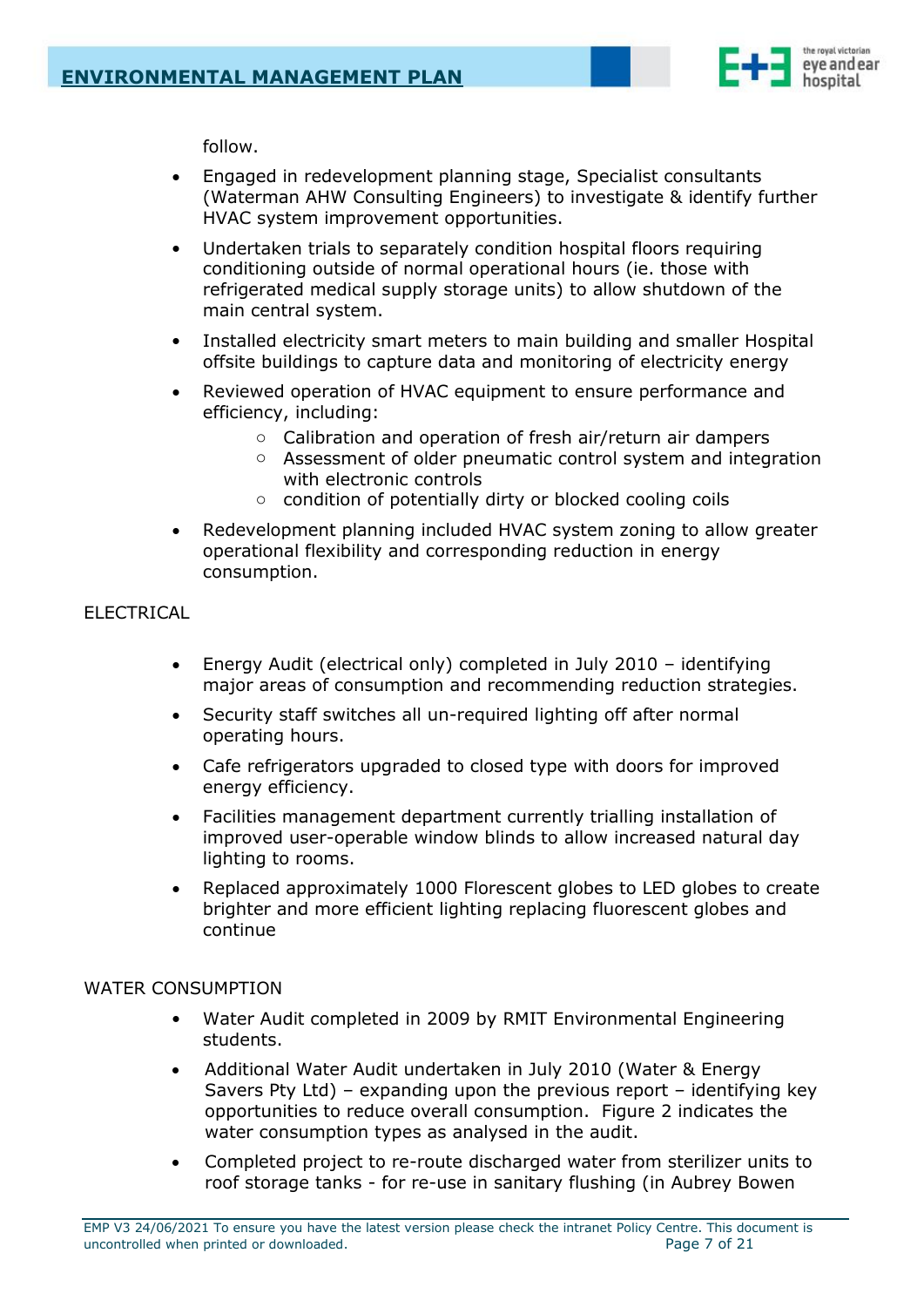

and Peter Howson Wings). Expected savings in potable water consumption 3,700kL per year (approximately 16% of 2009-10 total).

- Achievement of a 13.5% reduction in water consumption during first half of 2010 as a result of installing water efficient showers, with flowrestrictors to selected basins and sinks.
- Pressure balancing constant flow control valves installed in all basins and sinks.
- Toilet cistern plumbing modified to allow only low-volume sanitary flush option throughout the Howson Wing.
- Installation of new air-cooled chiller units has removed the requirement for roof-mounted mist sprayer devices - previously used to provide additional cooling to older model condensers at temperatures above 35°C (estimated saving of approximately 1,300kL/year).
- Installed water smart check-meters to enable increased accuracy of data collection & monitoring. (main hospital building and other offsite properties)

### <span id="page-7-0"></span>**Waste Management**

- Waste management Committee expanded to include energy considerations - incorporating additional representation by Engineering and Information Technology departments.
- Educational/instructional posters are used to visually show the various bin-types used within the hospital, to educate hospital staff regarding correct waste disposal methods (including recycling).
- Expanded recycling program to include theatre waste resulted in an increase in monthly recycling percentages from 24% up to the target value of 40% in August 2010.
- All fluorescent tubes collected for recycling.
- All printer toner cartridges collected by specialist company for reuse/recycling.
- All wooden delivery pallets returned to supplier for re-use.
- Electrical battery collection/recycle program established.
- Separation of foam recycling and collection program established
- Biodegradable garbage bags used for general waste collection.
- End-of-life computer/electrical equipment, furniture and fittings in good condition are donated to community organisations or charities for reuse or trade-in where possible.
- Recycling of furniture and fittings during redevelopment staff decanting program.
- Encouraged office staff to remove individual landfill under desk bins and replace with recycling bins for paper & confidentiality.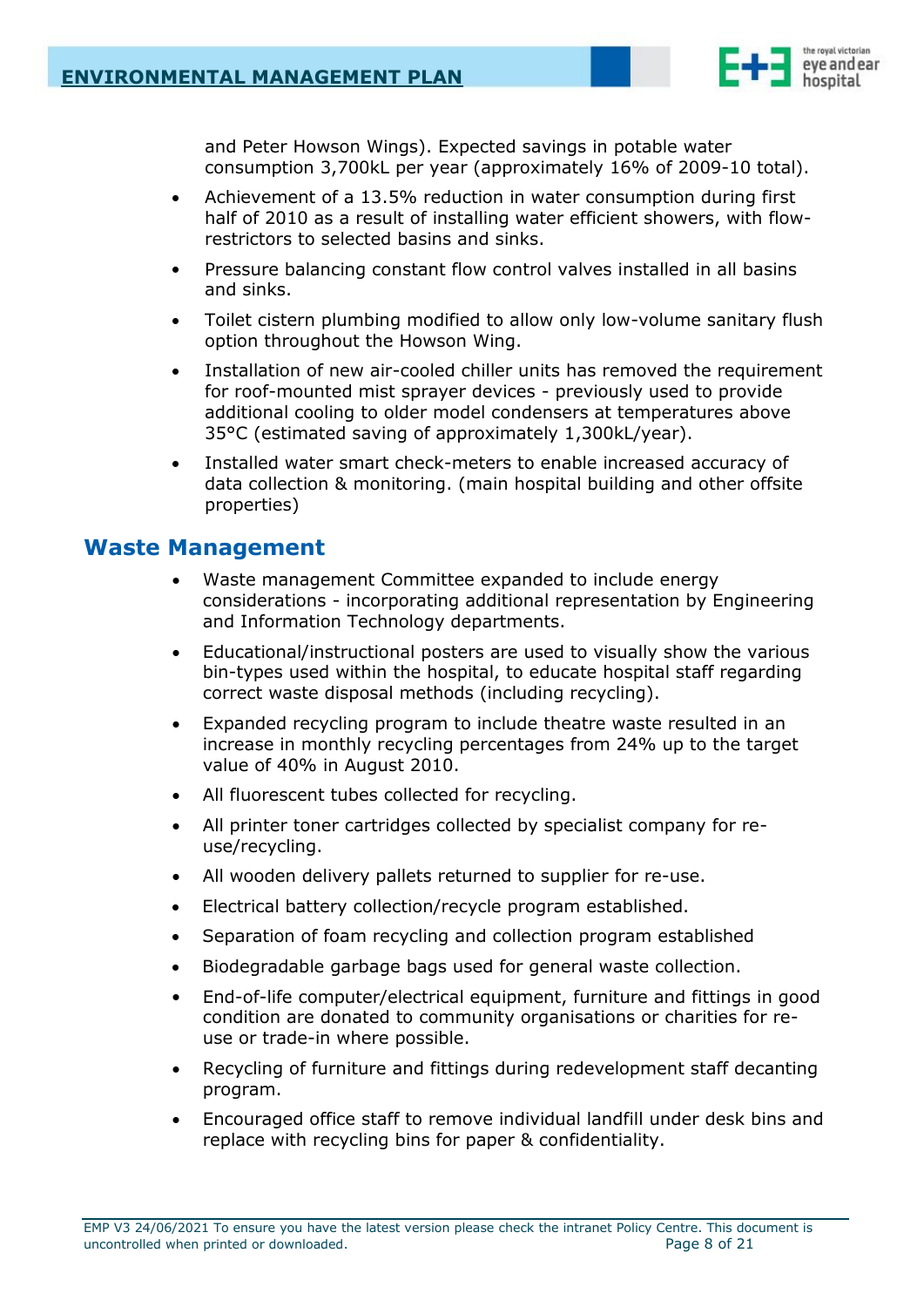

- Project for single use instruments outside of these presents challenges with recycling as this include changes in clinical practice and the use of single-use items, increasing our levels of waste.
- Project December 2019 Plastic use in Pharmacy & promoting greener pharmacy
- Participated in World sight day
- Bottle cap project Envision Hands 8-month project Mar to Dec 2019.
- Oxygen tubing program project commenced November 2019.
- 2020 Bed replacement program donated old beds to Victorian Multicultural association for beds to be sent to Fiji.
- Covid 19 increased the Hospitals clinical and general waste streams for Personal Protective Equipment (PPE) ensured management of this waste was within the prescribed guidelines of DHHS & EPA and provided education and resources for all staff during this period.

### <span id="page-8-0"></span>**Procurement**

- Hospital medical consumables are sourced using contracts through HealthShare Victoria – who integrates environmental purchasing standards into their procurement procedure framework. The procedures include preference for environmentally sustainable products where available to advance the sustainable use of resources and reduce adverse environmental impacts, the products need to be fit for purpose for clinical use.
- Incorporated environmental clauses into tenders and contracts.
- Implemented a new financial management system to improve service efficiency and reduce paper consumption (eliminate requisition books)
- Continuous improvement project to review and upgrade medical equipment to include replacement of globes, example Slit Lamps to LED

# <span id="page-8-1"></span>**Transport**

- Prior to redevelopment weatherproof and secure bicycle storage facilities installed following a staff bicycle usage survey - sized to hold 36 staff bicycles. (With limited space during redevelopment other alternatives have been considered and provided)
- Facilitation of showers and change-rooms for usage by staff cyclists
- Promoted bike facilities and ride to work days. Suggest designated bike areas within a short distance to the Hospital

# <span id="page-8-2"></span>**Policy And Procedure**

• The Hospitals Environmental Management procedure defines the principles and standards that promote a healthier environment.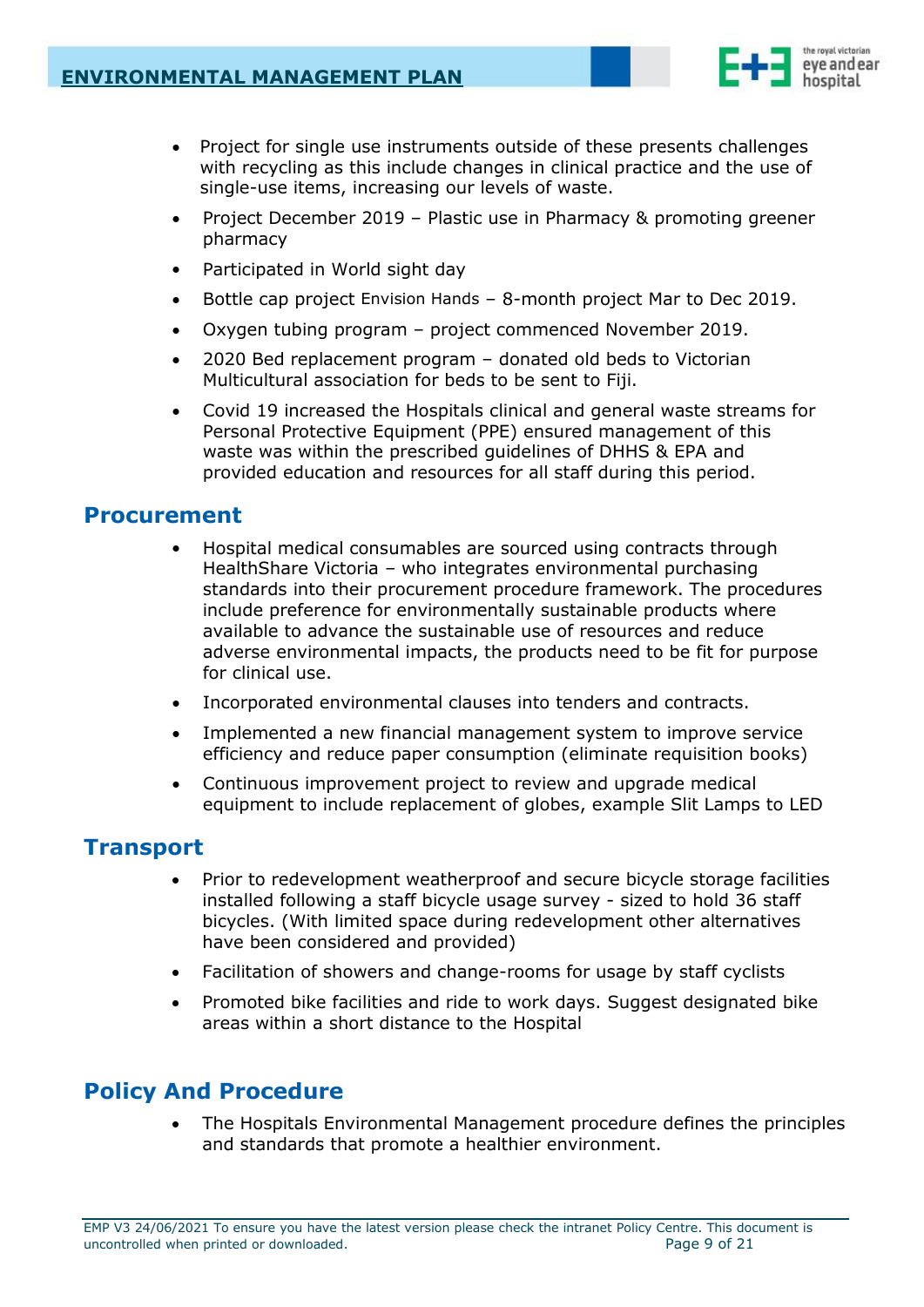

# <span id="page-9-0"></span>**Redevelopment**

- In November 2012 it was announced that the Victorian Government would fund the Eye and Ear redevelopment. This project will enable the hospital to build a better facility for our patients, staff and visitors.
- SKM Environmental Consultants were engaged to provide sustainable design assistance and guidance to the Eye and Ear redevelopment project team.
- Installed motion and light sensors to control lighting in Hospital offsite properties.
- Incorporated Environmentally Sustainable Design (ESD) into redevelopment & capital works contract and tendering processes.
- Developed processes to ensure life cycle costs are factored into project planning and design phase of the redevelopment.
- Consideration in redevelopment planning stages to ensure that water capture, recycling and reuse opportunities have been included in the design and development of new and retrofitted facilities.

# <span id="page-9-1"></span>**Behavioural Change**

- 'KeepCup' reusable hot drink mugs distributed to all staff (June 2011)
- Established totally smoke free workplace, using guidelines "Going smoke free, a guide for health services" (2012)
- Incorporated waste information into orientation programs & booklets for new staff and contractors.
- Implemented lean thinking and methods "5s" in clinical areas.

# <span id="page-9-2"></span>**Hospital Support Services**

- Cleaning services converted to microfiber cloths reducing the consumption of potable water and chemical detergents.
- All inpatient meals are currently prepared off-site, and supplied in recyclable containers, thereby decreasing use of dishwasher use. Dishwasher is only used when full to save water.
- Single plated meals reducing food waste
- Developed a lights monitoring checklist, staff on site on the final night shift complete the checks and record
- Developed Enviromental Management Handbook for the site manager that is designed to think about the impacts and engage support staff.
- Spill response training to all Support staff includes flow chart to reduce chemical contamination into water ways.
- Increased the Hospitals environment cleaning regime during Covid 19.

# <span id="page-9-3"></span>**Community Engagement**

The hospital undertook patient mapping and way finding exercise (2010) to better understand the patient experiences at the Hospital.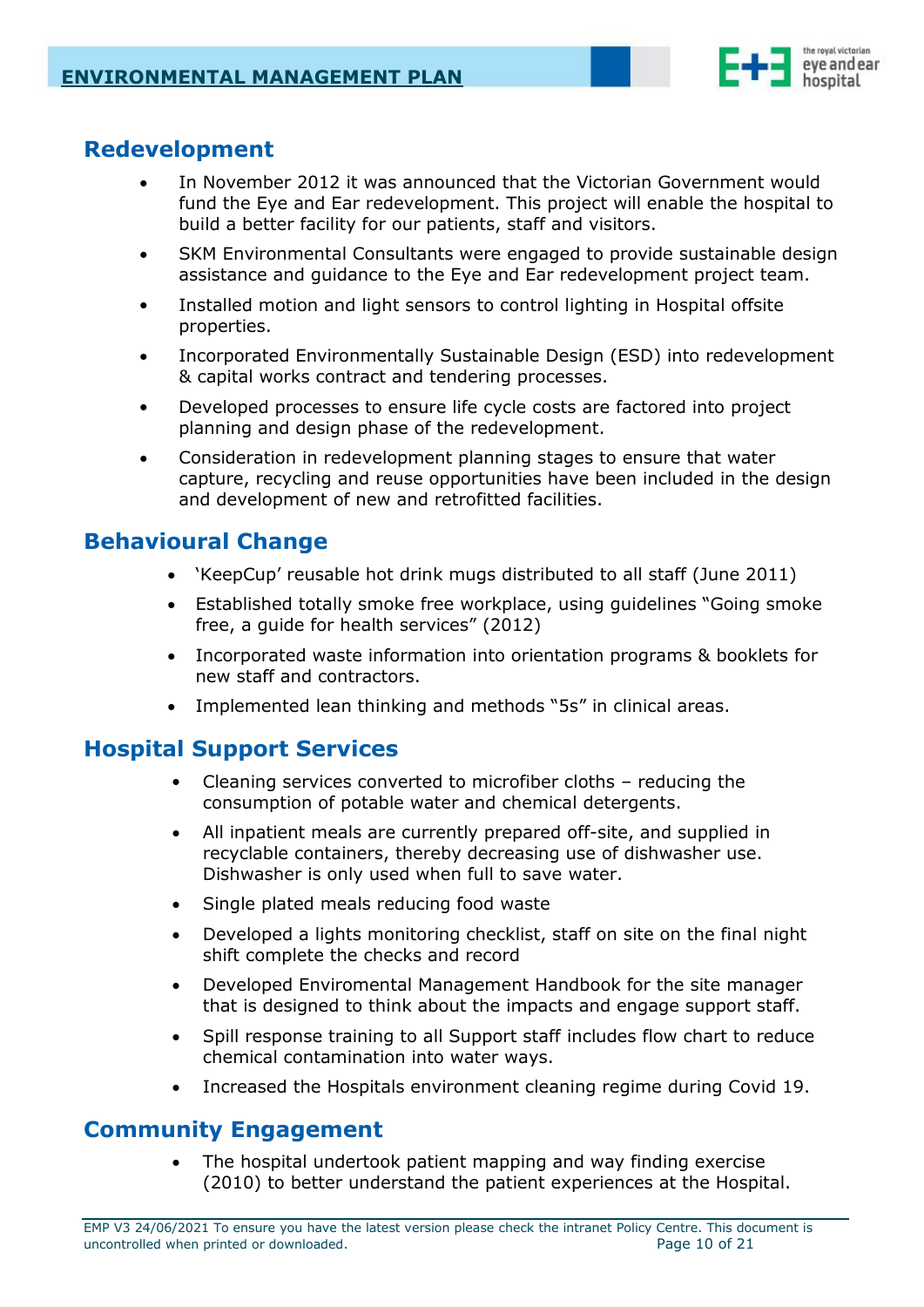

Information was used in redevelopment planning stages to allow and promote improved communications with patients and their families, visitors and staff.

- Previously awarded a grant to conduct a joint project with Centre for Eye Research Australia (CERA) 'Evaluating the Effectiveness of Participation'
- Public reporting and disclose on Hospital environmental performance for FY reporting years are posted to the Hospital website.

# <span id="page-10-0"></span>**Information Technology**

- Rationalized printers/copiers and set printing options to duplex and black and white print settings
- Rollout of energy efficient flat screens
- Recycling toners through Planet Ark
- I-pads introduced to replace paper for printing of Board & Executive meeting papers.
- Enabled energy efficiency settings on all relevant office equipment (computers, monitors, printers, photocopiers, etc.)
- Adopted a 80% virtual desktop fleet, a thin PC technology, to reduce energy consumption
- Enhanced organisational decision support, implemention in the finance system and implementation of the Business Intelligence Tool (BI)The implementation of an electronic medical record (EMR)
- Introduction of electronic wayfinding for patients by use of kiosks at entry points (environment cues)

# <span id="page-10-1"></span>**Environmental objectives and targets**

The following key objectives have been set to continue to improve the Hospital's environmental performance. Where specific reduction percentages are nominated, these are provided as a target figure only. The actions listed in Section 8 expand on these objectives, and detail specific methods to move towards achieving targets.

- 1. Management and Communications
	- 1.1 Continue to improve and maintain the Hospital's environmental footprint;
	- 1.2 Increase stakeholder and client awareness of our environmental sustainability commitments;
	- 1.3 Continue to report achievements; and
	- 1.4 Ensure environmentally sustainable design targets are considered for all future capital planning works, with environmental assessment to be integrated into key decision-making processes. Capital Works design shall be conducted in accordance with DHS document: 'Guideline for sustainability in health care capital works (July 2010)'.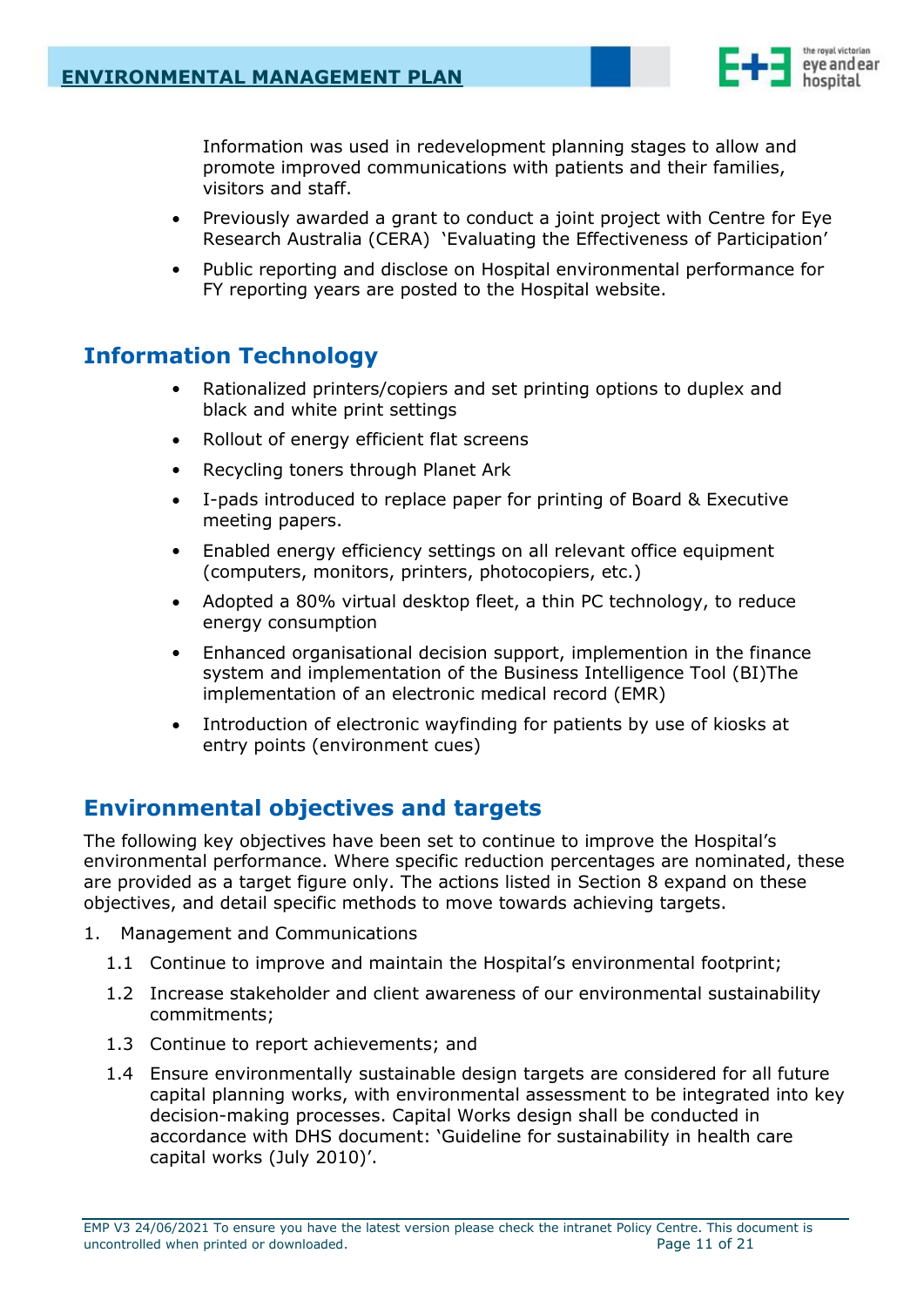

- 2. Energy Consumption
	- 2.1 Continual to review energy consumption from key activities.
	- 2.2 Continue to ensure all future purchases of passenger fleet vehicles are LPG or low emission (example 4 cylinder).
- 3. Water Consumption
	- 3.1 Review and report on water consumption data annually, and assess areas where ongoing improvements can be made.
- 4. Waste Management
	- 4.1 Aim to increase volume of waste recycling;
	- 4.2 Monitor waste data to assess contamination of waste streams;
	- 4.3 Comply with e-waste
	- 4.4 Reduce use of materials containing hazardous materials.
- 5 Purchasing
	- 5.1 Support suppliers who will take back their products and packaging for recycling or reuse.
	- 5.2 review single-use plastic goods that are used in staff rooms.

# <span id="page-11-0"></span>**Monitoring, review and continuous improvement**

The schedule below has been created to ensure that key environmental performance indicators are continually being measured throughout the year, to enable review and assessment against targets.

#### **Monitoring schedule**

| What                       | <b>How</b>          | <b>How often</b> | <b>Records</b>                            | Who                          |
|----------------------------|---------------------|------------------|-------------------------------------------|------------------------------|
| Electricity use            | <b>EDMS</b> data    | Quarterly        | Smart meters and<br>electricity bills     | <b>Facilities</b><br>Manager |
| Natural Gas<br>consumption | EDMS data           | Quarterly        | Usage reports<br>from service<br>provider | <b>Facilities</b><br>Manager |
| Water use                  | <b>EDMS</b>         | Quarterly        | Sub meter reports                         | <b>Facilities</b><br>Manager |
| Fuel use                   | Invoices            | Annually         | Invoices                                  | Purchasing                   |
| Waste                      | Waste<br>monitoring | Quarterly        | EDMS data                                 | Purchasing                   |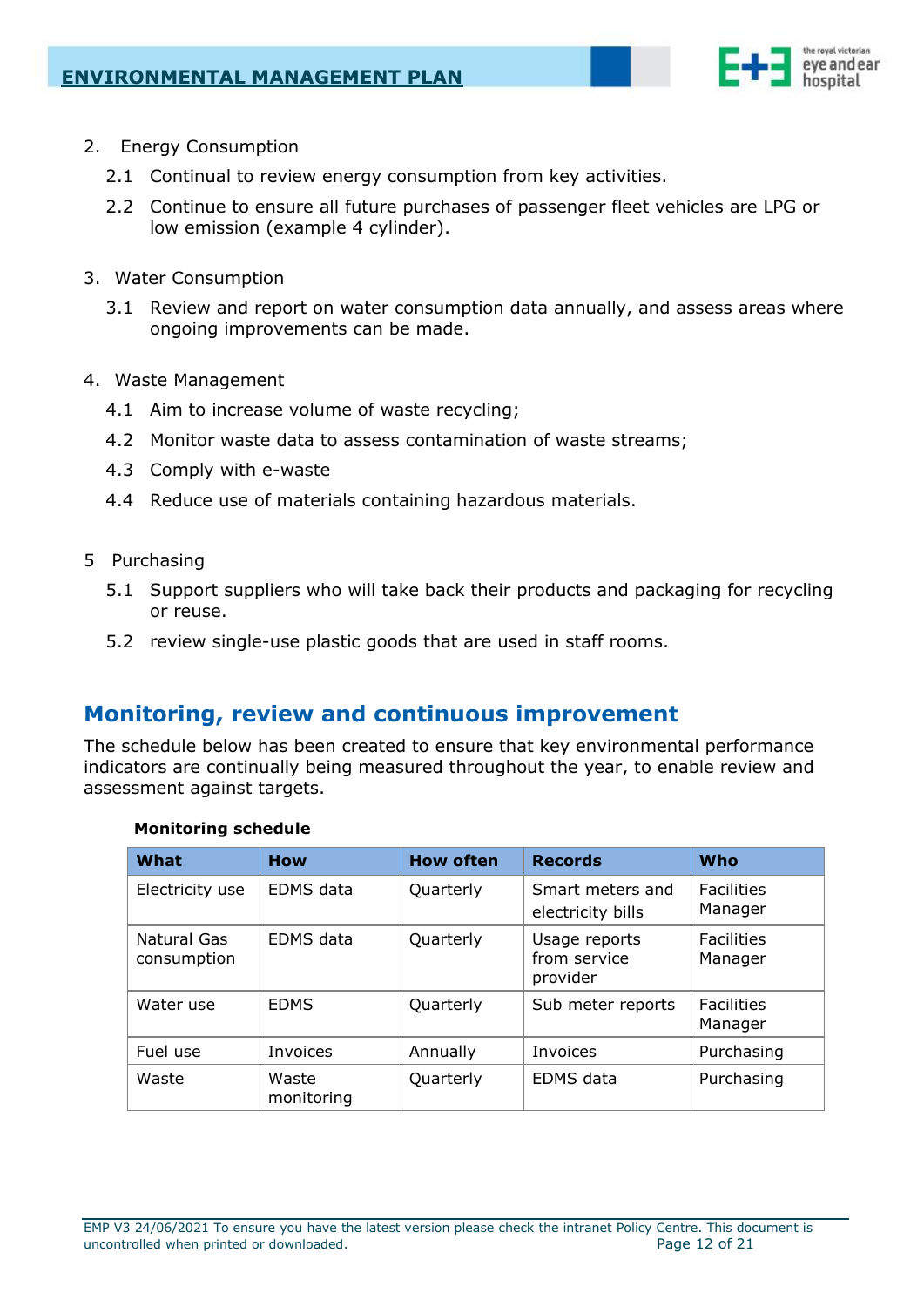

#### **Review and progress reporting**

- Performance progress and key achievements to be reported publicly through annual report.
- Strategy and to be reviewed and refreshed every five years.
- Networking with other Health services and participation on the Victorian Green HealthCare Roundtable Forum (VGHTF) enables learnings of environmental management across other health care systems. Where possible these iniatitives can be brought back to the hospital and provide opportunities for continuous improvement. Also capturing staff ideas and knowledge is encouraged.

# <span id="page-12-0"></span>**Conclusion**

This Environmental Management Plan demonstrates The Royal Victorian Eye and Ear Hospital's organisational-wide commitment to reducing the adverse environmental impacts associated with the day-to-day operations and activities. It also shows that environmental considerations will be integrated into future policy and procedural decisions, including redevelopment works. Short to medium term objectives are specified in order to guide the hospital, with targets scheduled for review in the future to ensure continual improvement is achieved.

# <span id="page-12-1"></span>**Definitions**

**Term:** EDMS Environmental Data Management System provided by Department of Health & Human Services

### <span id="page-12-2"></span>**References**

- *Sustainability Unit, Victorian Health and Human Services Building Authority*
- *Environmental sustainability strategy 2018–19 to 2022–23*
- *Victorian Statewide Waste and Resource Recovery Infrastructure*
- *Victoria's Climate Change Adaptation Plan*
- *Victoria's Emmissions Reduction Target – Net Zero by 2050*
- *Victoria's Renewable Energy Roadmap*
- *Victorian Health Building Authority (VHBA)*
- *Environmental Protection Authority (EPA)*
- *Water for Victoria – Water Plan Strategy*

### <span id="page-12-3"></span>**Linked Policy and Procedure:**

- Environmental Management Policy LM8.1
- Waste Management Procedure SPE1.8
- Hospitals Strategic Plan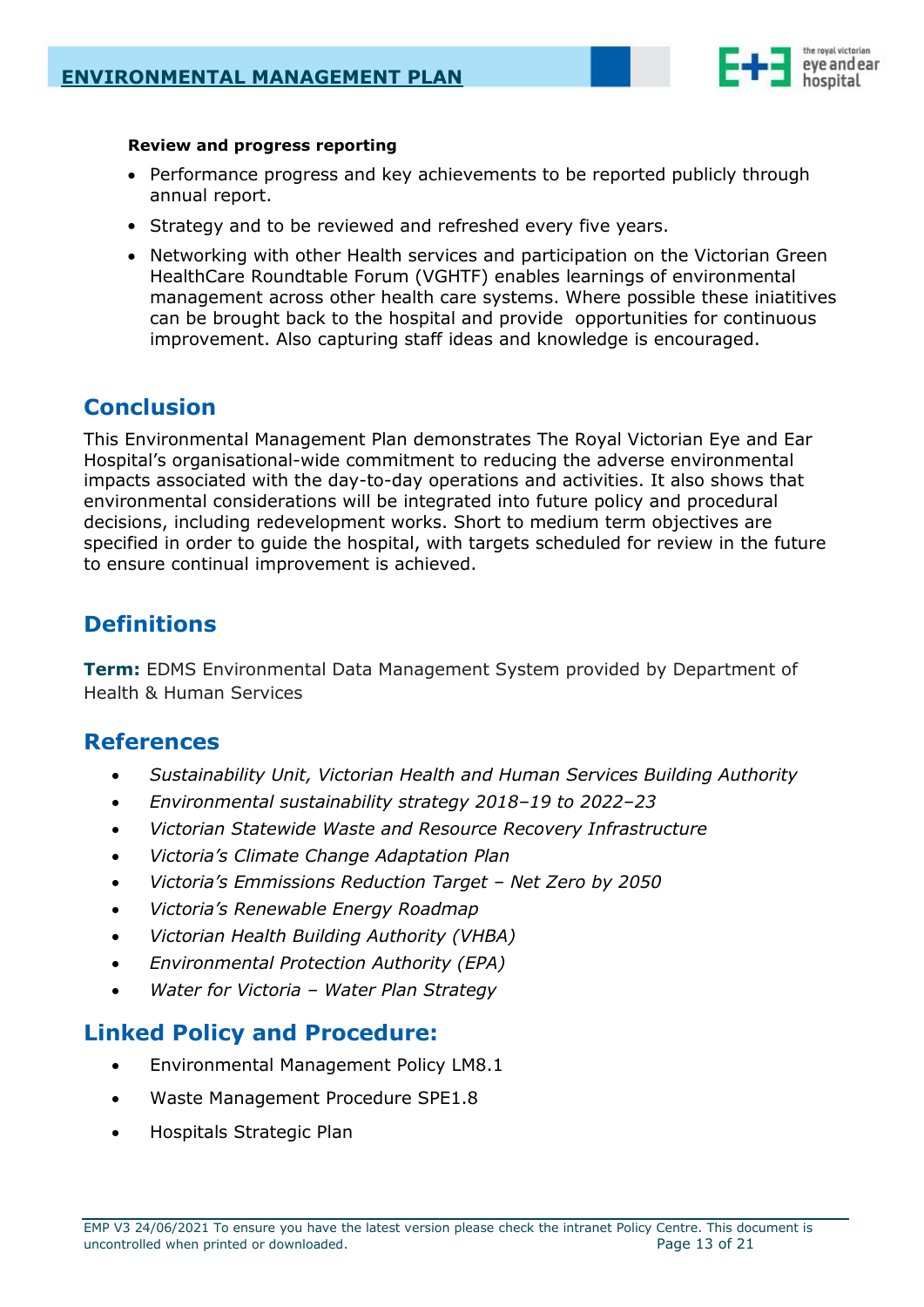

# <span id="page-13-0"></span>**Approval/Committee**

Executive Committee

# <span id="page-13-1"></span>**Environmental Management plan Review**

This document will be reviewed at least every 5 years

# <span id="page-13-2"></span>**Contributors**

| <b>Name</b>                                | <b>Position</b>                     | <b>Service / Directorate</b>                                             |  |
|--------------------------------------------|-------------------------------------|--------------------------------------------------------------------------|--|
| Glenda Prewett                             | Manager Contracts &                 | Finance & Corporate                                                      |  |
|                                            | Procurement                         | <b>Services</b>                                                          |  |
| Rodney Craigie                             | Manager Facilities &<br>Engineering | Redevelopment,<br>Infrastructure and Planning<br>Planning and Innovation |  |
| Kate Murray                                | Site Manager Support                | Finance & Corporate                                                      |  |
|                                            | <b>Services Medirest</b>            | <b>Services</b>                                                          |  |
| <b>Enviromental Management Committee</b>   |                                     |                                                                          |  |
| <b>Health Safety Environment Committee</b> |                                     |                                                                          |  |
| <b>Community Advisory Committee</b>        |                                     |                                                                          |  |

# <span id="page-13-3"></span>**Version Details**

| <b>Details</b>        |                  |
|-----------------------|------------------|
| Version Number:       | 4.0              |
| <b>Approval Date:</b> | 24/06/2021       |
| Review Date(s):       | Every five years |
| Next Review Due:      | 01/07/2026       |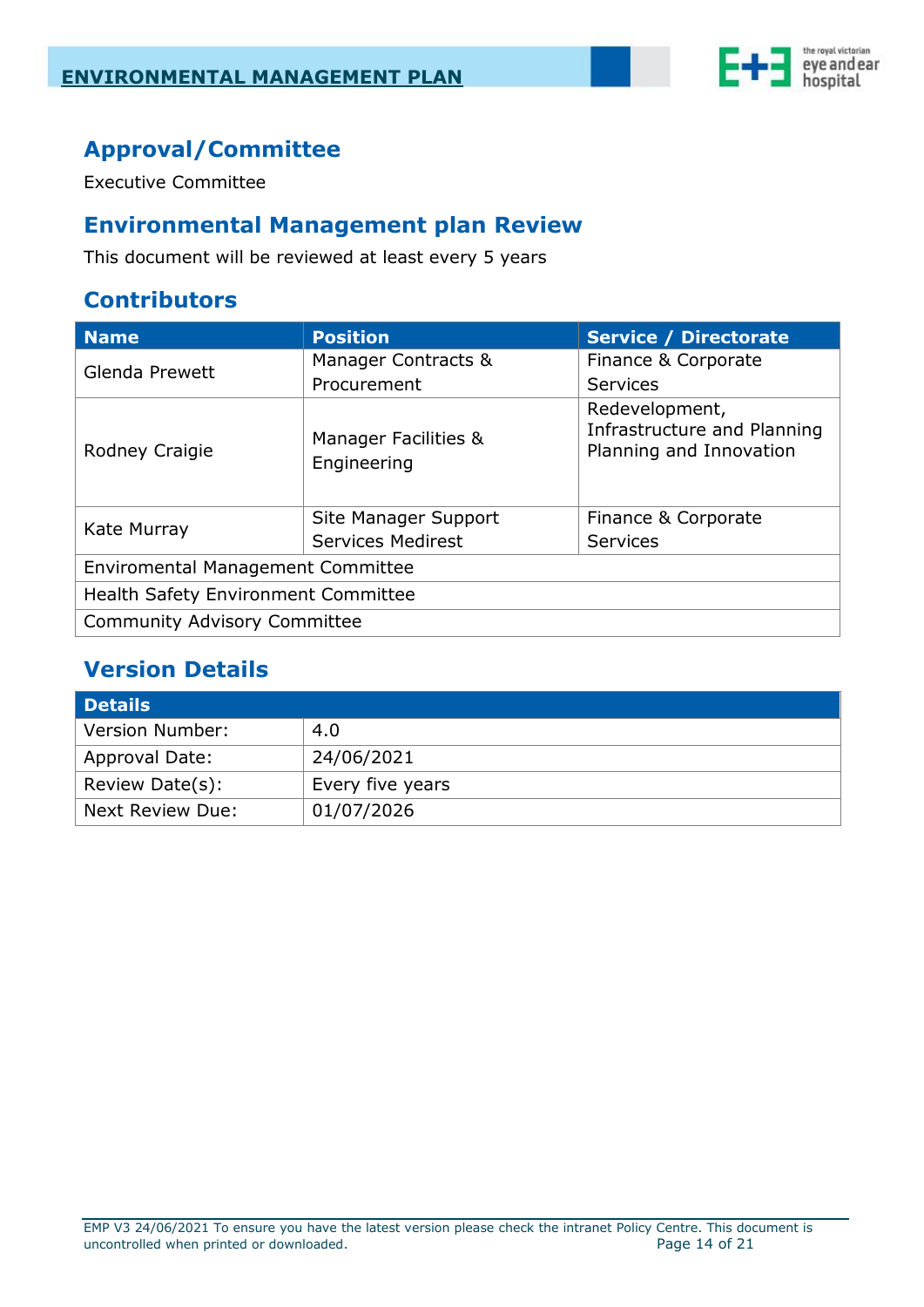

### **Action plan**

The Royal Victorian Eye and Ear Hospital has commenced extensive redevelopment works,. As such, several large-scale environmental improvement actions will be integrated into redevelopment plans, in order to minimise disruption to normal hospital services. The actions below have been specified as those improvements that can be made outside of the redevelopment works. It should be noted that, during the redevelopment the Hospital has to have the capacity to rebuild and continue to function and operate under extreme conditions and therefore is likely to have overall increases in energy consumed and operational costs.

#### **Responsible Parties**

| <b>FM</b>                                      | = Community Liaison            |
|------------------------------------------------|--------------------------------|
| $=$ Facilities Management                      | CL.                            |
| HSEC = Health Safety & Environment Committee   | = Patient Experience<br>PE     |
| = Waste Management <i>(including Energy)</i>   | = Human Resources              |
| WM .                                           | HR I                           |
| $=$ Information, Communications and Technology | $=$ Contracts and Procurement  |
| ICT                                            | C <sub>P</sub>                 |
| $=$ Planning & Innovation                      | = Marketing and Communications |
| PI                                             | MC                             |

<span id="page-14-0"></span>

| <b>Management and communications</b>                                                                                                                                  | <b>Timescale</b> | <b>Responsibility</b> |
|-----------------------------------------------------------------------------------------------------------------------------------------------------------------------|------------------|-----------------------|
| Review environment procedure every 3 years.                                                                                                                           | On-going         | <b>HSEC</b>           |
| Make sure environmental sustainability issues (e.g. greenhouse gas<br>emissions and climate change) are considered in reviews of the corporate<br>or strategic plans. | On-going         | PI                    |
| Improve education and awareness of patients and visitors regarding the<br>hospital's sustainable practices.                                                           | On-going         | <b>MC</b>             |
| Promote environmental achievements at events, networks, forums, annual<br>reports and website.                                                                        | On-going         | MC, ICT               |
| <b>Education and training</b>                                                                                                                                         | <b>Timescale</b> | <b>Responsibility</b> |
| Encouraging staff to turn off equipment when not being utilised. This may<br>involve targeted communications and signage.                                             | On-going         | FM, MC, ICT           |
| Ensure public reporting of environmental performance, targets and<br>achievements (via annual report on website).                                                     | Annually         | HSEC, MC              |
| Encourage staff to submit ideas on how the organisation can reduce its<br>environmental impacts (ie. webpage feedback form, forums).                                  | On-going         | HSEC, ICT, MC         |
| Waste                                                                                                                                                                 | <b>Timescale</b> | <b>Responsibility</b> |

EMP V3 DD/MM/YYYY To ensure you have the latest version please use the website or intranet Policy Centre. This document is uncontrolled when printed. Page 15 of 21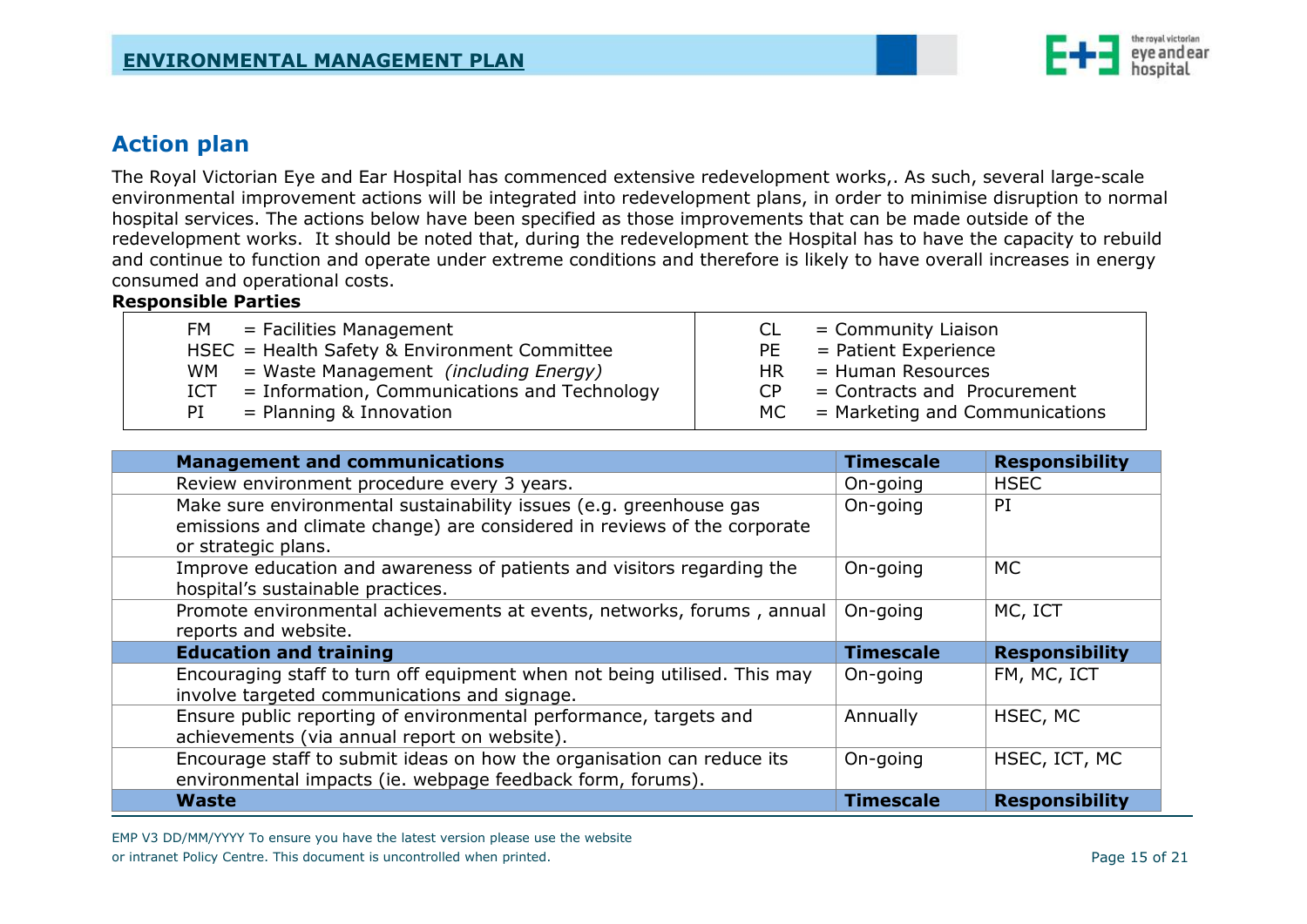

| <b>Management and communications</b>                                                                                                                                                       | <b>Timescale</b> | <b>Responsibility</b>       |
|--------------------------------------------------------------------------------------------------------------------------------------------------------------------------------------------|------------------|-----------------------------|
| <b>REDUCE</b>                                                                                                                                                                              |                  |                             |
| Decrease use of goods containing hazardous materials (e.g. PVC,<br>chemicals).                                                                                                             | On-going         | CP, WM, FC, PI              |
| <b>REUSE</b>                                                                                                                                                                               |                  |                             |
| Encourage the re-use of paper that has been printed on only one side as<br>note-taking/scrap paper.                                                                                        | On-going         | WM, ICT, MC                 |
| <b>MONITORING AND ASSESSMENT</b>                                                                                                                                                           |                  |                             |
| Use audits and education programs to reduce rates of contamination in<br>waste streams.                                                                                                    | On-going         | <b>WM</b>                   |
| <b>Energy</b>                                                                                                                                                                              | <b>Timescale</b> | <b>Responsibility</b>       |
| Monitor energy consumption using data from smart meters on an ongoing<br>basis - investigating significant fluctuations in use and high usage outside<br>of normal operating hours         | On-going         | <b>FM</b>                   |
| Review solar energy options, use of small buildings such as Morrison Place                                                                                                                 | 6 months         | <b>FM</b>                   |
| <b>Transport</b>                                                                                                                                                                           | <b>Timescale</b> | <b>Responsibility</b>       |
| Continue to ensure all future purchased vehicles are fuel efficient models<br>(ie. LPG, 4-cylinder vehicles, hybrid and diesel technology).<br>Note: currently only one hospital vehicle   | On-going         | <b>CP</b>                   |
| <b>Water</b>                                                                                                                                                                               | <b>Timescale</b> | <b>Responsibility</b>       |
| Continue to ensure purchased appliances and equipment are high water-<br>efficiency (washing machines, dishwashers, etc).                                                                  | On-going         | CP, FM                      |
| Continue use of only native and drought-tolerant vegetation for planting in<br>landscaped areas.                                                                                           | On-going         | PI, Gardening<br>contractor |
| <b>Purchasing choices</b>                                                                                                                                                                  | <b>Timescale</b> | <b>Responsibility</b>       |
| Continue to work with Stakeholders and Melbourne Health to include<br>consideration of:<br>local sourcing<br>green purchasing<br>minimising volume purchased<br>minimising packaging waste | On-going         | HSEC, CP                    |

EMP V3 DD/MM/YYYY To ensure you have the latest version please use the website or intranet Policy Centre. This document is uncontrolled when printed. **Page 16 of 21** Page 16 of 21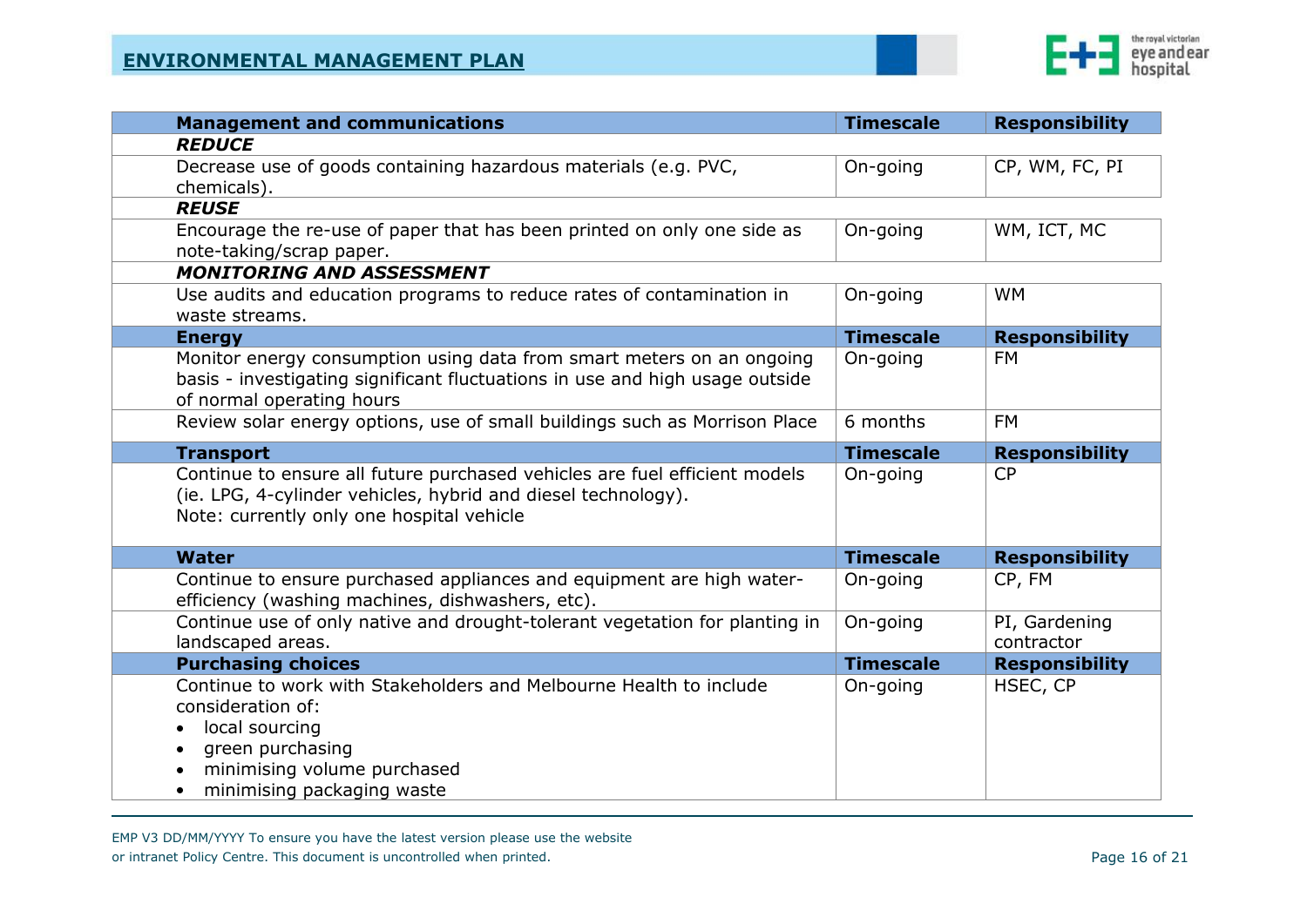

| <b>Management and communications</b>                                                                                                                                                | <b>Timescale</b> | <b>Responsibility</b> |
|-------------------------------------------------------------------------------------------------------------------------------------------------------------------------------------|------------------|-----------------------|
| State government directive to stop using specific single-use plastics by February 2022.                                                                                             | Feb 2023         | CP                    |
| (Noting there are exemptions for medical purposes)                                                                                                                                  |                  |                       |
| Incorporate the use in infrastructure projects of recycled materials and<br>materials that can be reused at end of life.                                                            | On-going         | PI                    |
| Meet or exceed minimum energy and water efficiency standards when<br>purchasing new white-goods, IT peripherals and other appliances. (this is a<br>Government target and priority) | On-going         | FM, CP, ICT, PI       |
| Communication environmental dates, for example World Environment Day<br>(5 June), and/or Keep Australian Beautiful Week (last full week of August).                                 | On-going         | МC                    |
| <b>Biodiversity and water quality</b>                                                                                                                                               | <b>Timescale</b> | <b>Responsibility</b> |
| Develop and implement Water Sensitive Urban Design (WSUD) policy and<br>guidelines for retrofits and new infrastructure/building works.                                             |                  | PI                    |
| Consider installing drainage filtration devices (gross pollutant traps or triple<br>interceptors) to prevent litter and oils from entering waterways.                               |                  | FM, PI                |
| Implement an indigenous style garden at main hospital                                                                                                                               |                  | PI                    |
| Undertake infrastructure maintenance works in a manner that prevents the<br>creation of concrete slurry run-off.                                                                    |                  | PI                    |
| <b>Planning and infrastructure</b>                                                                                                                                                  | <b>Timescale</b> | <b>Responsibility</b> |
| Ensure that building thermal performance upgrade is included in the capital<br>works.                                                                                               |                  | PI                    |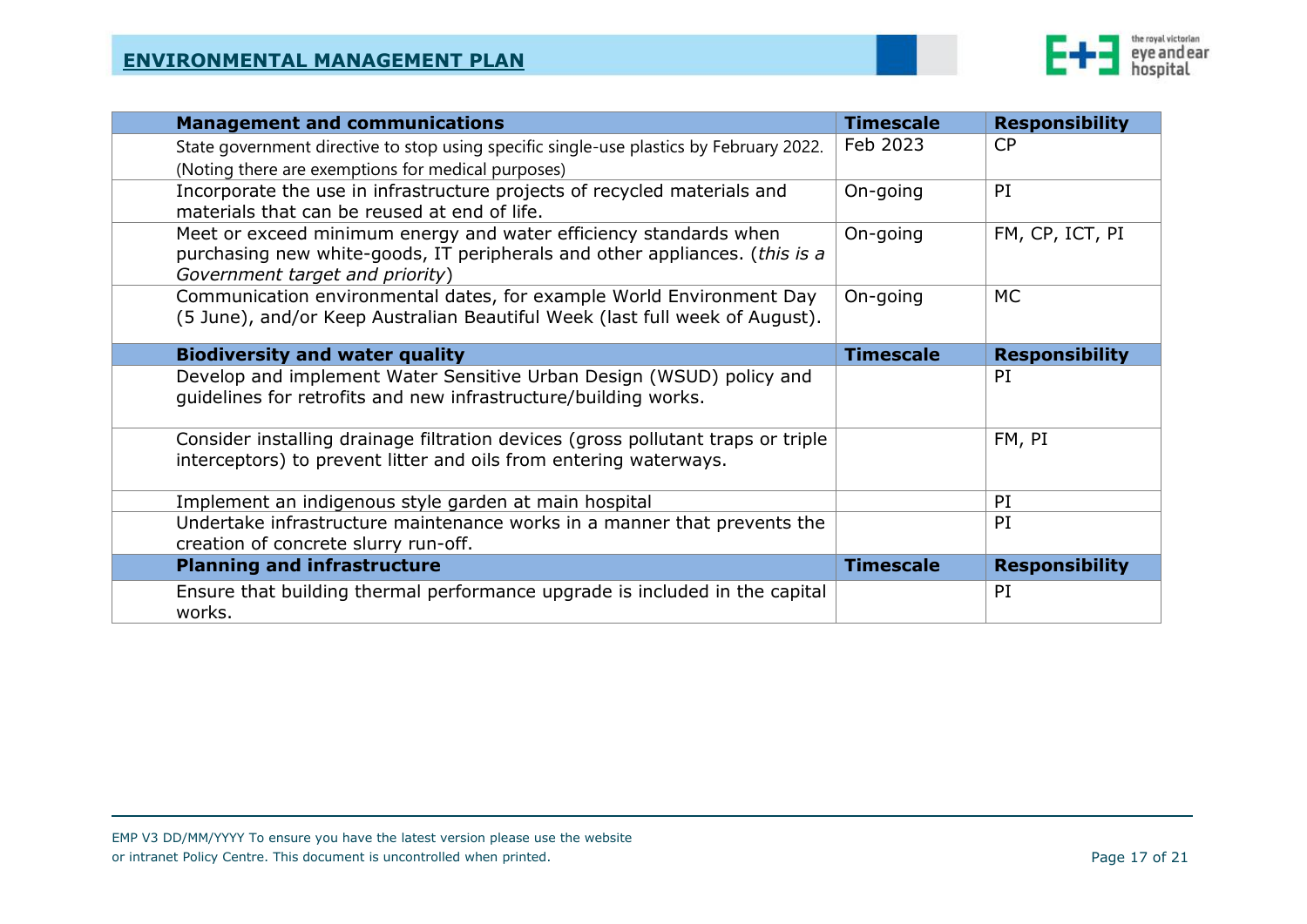

# **Appendix 1 – Baseline Environmental performance**

| <b>GREENHOUSE GAS EMISSIONS</b>                                                      |           |           |           |
|--------------------------------------------------------------------------------------|-----------|-----------|-----------|
| <b>Total greenhouse gas emissions (tonnes CO2e)</b>                                  | 2018/2019 | 2019/2020 | 2020/2021 |
| Scope 1                                                                              | 2,104     | 2,294     | 2,279     |
| Scope 2                                                                              | 11,423    | 10,375    | 11,717    |
| <b>Total</b>                                                                         | 13,527    | 12,669    | 13,996    |
|                                                                                      | 2018/2019 | 2019/2020 | 2020/2021 |
| Normalised greenhouse gas emissions<br>Emissions per unit of floor space (kgCO2e/m2) | 177.54    | 166.28    | 183.70    |
| Emissions per unit of Separations (kgCO2e/Separations)                               | 760.90    | 809.87    | 995.10    |
| Emissions per unit of bed-day (LOS+Aged Care OBD) (kgCO2e/OBD)                       | 674.07    | 694.53    | 865.61    |
|                                                                                      |           |           |           |
| <b>STATIONARY ENERGY</b>                                                             |           |           |           |
| Total stationary energy purchased by energy type (GJ)                                | 2018/2019 | 2019/2020 | 2020/2021 |
| Electricity                                                                          | 38,432    | 36,618    | 43,041    |
| <b>Natural Gas</b>                                                                   | 40,817    | 44,504    | 44,230    |
| <b>Total</b>                                                                         | 79,249    | 81,122    | 87,271    |
|                                                                                      |           |           |           |
| Normalised stationary energy consumption                                             | 2018/2019 | 2019/2020 | 2020/2021 |
| Energy per unit of floor space (GJ/m2)                                               | 1.04      | 1.06      | 1.15      |
| Energy per unit of Separations (GJ/Separations)                                      | 4.46      | 5.19      | 6.20      |
| Energy per unit of bed-day (LOS+Aged Care OBD) (GJ/OBD)                              | 3.95      | 4.45      | 5.40      |
| <b>WATER</b>                                                                         |           |           |           |
|                                                                                      | 2018/2019 | 2019/2020 | 2020/2021 |
| Total water consumption by type (kL)<br>Potable Water                                | 37,166    | 34,395    | 37,559    |
| <b>Total</b>                                                                         | 37,166    | 34,395    | 37,559    |
|                                                                                      |           |           |           |
| Normalised water consumption (Potable + Class A)                                     | 2018/2019 | 2019/2020 | 2020/2021 |
| Water per unit of floor space (kL/m2)                                                | 0.49      | 0.45      | 0.49      |
| Water per unit of Separations (kL/Separations)                                       |           |           |           |
|                                                                                      | 2.09      | 2.20      | 2.67      |

<span id="page-17-0"></span>EMP V3 DD/MM/YYYY To ensure you have the latest version please use the website or intranet Policy Centre. This document is uncontrolled when printed. Page 18 of 21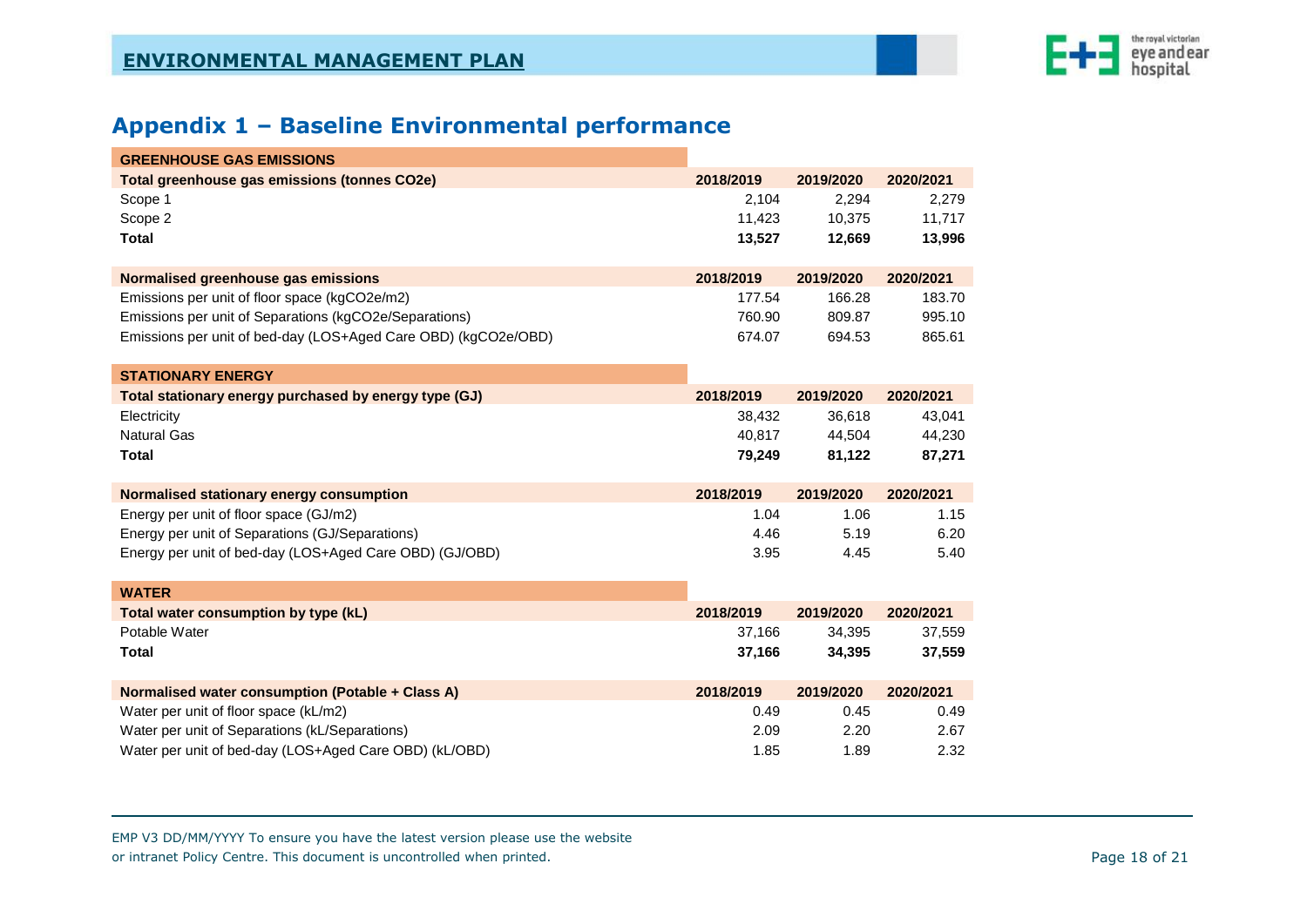

| <b>WASTE AND RECYCLING</b>                                                             |                                                                                                                                                                                             |             |             |
|----------------------------------------------------------------------------------------|---------------------------------------------------------------------------------------------------------------------------------------------------------------------------------------------|-------------|-------------|
| <b>Waste</b>                                                                           | 2018/2019                                                                                                                                                                                   | 2019/2020   | 2020/2021   |
| Total waste generated (kg clinical waste+kg general waste+kg recycling waste)          | 332,421                                                                                                                                                                                     | 418,203     | 404,884     |
| Total waste to landfill generated (kg clinical waste+kg general waste)                 | 311,921                                                                                                                                                                                     | 378,971     | 345,471     |
| Total waste to landfill per patient treated ((kg clinical waste+kg general waste)/PPT) | 3.82                                                                                                                                                                                        | 5.07        | 5.11        |
| Recycling rate % (kg recycling / (kg general waste+kg recycling))                      | 6.99                                                                                                                                                                                        | 10.34       | 16.09       |
| PAPER (new data for FY 2020/2021                                                       |                                                                                                                                                                                             |             |             |
| Paper                                                                                  |                                                                                                                                                                                             |             | 2020/2021   |
| Total reams of paper                                                                   |                                                                                                                                                                                             |             | 4,293       |
| Reams of paper per FTE                                                                 |                                                                                                                                                                                             |             | 7.83        |
| Rate recycled paper % (0% - 49%)                                                       |                                                                                                                                                                                             |             | 97.10       |
| Rate recycled paper % (50% - 74%)                                                      |                                                                                                                                                                                             |             | 0.50        |
| Rate recycled paper % (75% - 100%)                                                     |                                                                                                                                                                                             |             | 2.40        |
| <b>NOTES AND CONTEXTUAL INFORMATION</b>                                                |                                                                                                                                                                                             |             |             |
| $Jul-13$                                                                               | Major redevelopment onsite commenced<br>Victorian Government recommissions the                                                                                                              |             |             |
| Aug-16                                                                                 | former Peter MacCallum Cancer Centre to<br>support Hospitals redevelopment to be<br>known as Eye and Ear on the Park<br>State of Emergency declared in Victoria 16<br>March 2020 - COVID 19 |             |             |
| Mar-20                                                                                 |                                                                                                                                                                                             |             |             |
| Mar-20                                                                                 | Increase in waste due to PPE requirement<br>during COVID19                                                                                                                                  |             |             |
| Aug-20                                                                                 | Victorian Government recommission Tower<br>building at EEPARK to support State's<br>growing health crisis named St Vincents on<br>the Park.                                                 |             |             |
| FY 2020/2021 Potable water data                                                        | error from supplier with this data                                                                                                                                                          |             |             |
| Source data                                                                            | <b>EDMS</b>                                                                                                                                                                                 | <b>EDMS</b> | <b>EDMS</b> |

EMP V3 DD/MM/YYYY To ensure you have the latest version please use the website or intranet Policy Centre. This document is uncontrolled when printed. Page 19 of 21